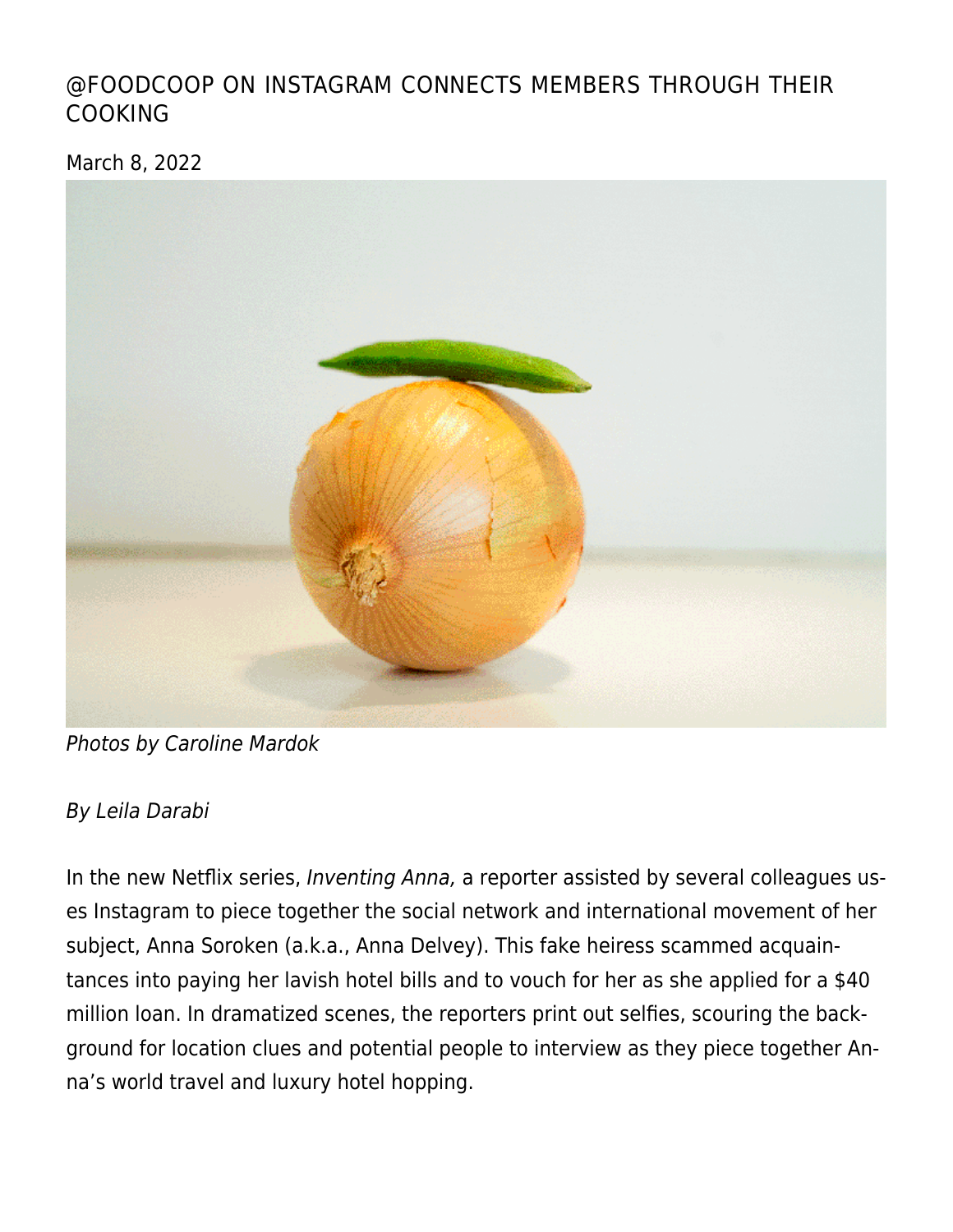A deep dive into the Coop's Instagram feed tells a far more wholesome but no less intricate story. At the time of writing, [@foodcoop](https://www.instagram.com/foodcoop/?hl=en) on Instagram had more than 14,200 followers. Scrolling back through the 6,383 posts and the more than 100 highlights folders of past posts shared as stories, one can track shifts in the Coop's community of members.

# PRE-PANDEMIC BLISS

Several years before the pandemic reached Brooklyn, the Coop's Instagram largely featured newly stocked produce and the occasional store announcement. Peppered between those posts, @foodcoop regularly reposted photos members shared of the foods they were cooking at home, showcasing the people behind the cooperative.

These posts of members' cooking showcased diverse palates and a mix of professional and amateur creations. There were personal chef Jeffrey Mason [\(@chefjeffreynyc\)](https://www.instagram.com/chefjeffreynyc/)'s [homemade granola bars;](https://www.instagram.com/p/Bo9pVKVBD9f/) Megan Davidson [\(@brooklyndoula](https://www.instagram.com/brooklyndoula/))'s test run of [three new](https://www.instagram.com/p/B9OxmsShdzw/) [bundt pans](https://www.instagram.com/p/B9OxmsShdzw/); chef and teaching instructor Michelle Doll ([@chefmichelledoll](https://www.instagram.com/chefmichelledoll/))'s declaration of ["watermelon radishes for life](https://www.instagram.com/p/B83nIH-BRrE/)"; and tuba player Matthew Cain [\(@matthew\\_cain\)](https://www.instagram.com/matthew_cain/)'s [savory tart.](https://www.instagram.com/p/B82b_7sheD5/)

Looking back now at Deb Etsten [\(@citychiclet](https://www.instagram.com/citychiclet/))'s Meyer lemon and rosemary focaccia, posted just before the pandemic lockdown started in New York, the @foodcoop feed recalls a simpler time before trips to the Coop and sourcing of yeast, flour and specialty items required more complex planning.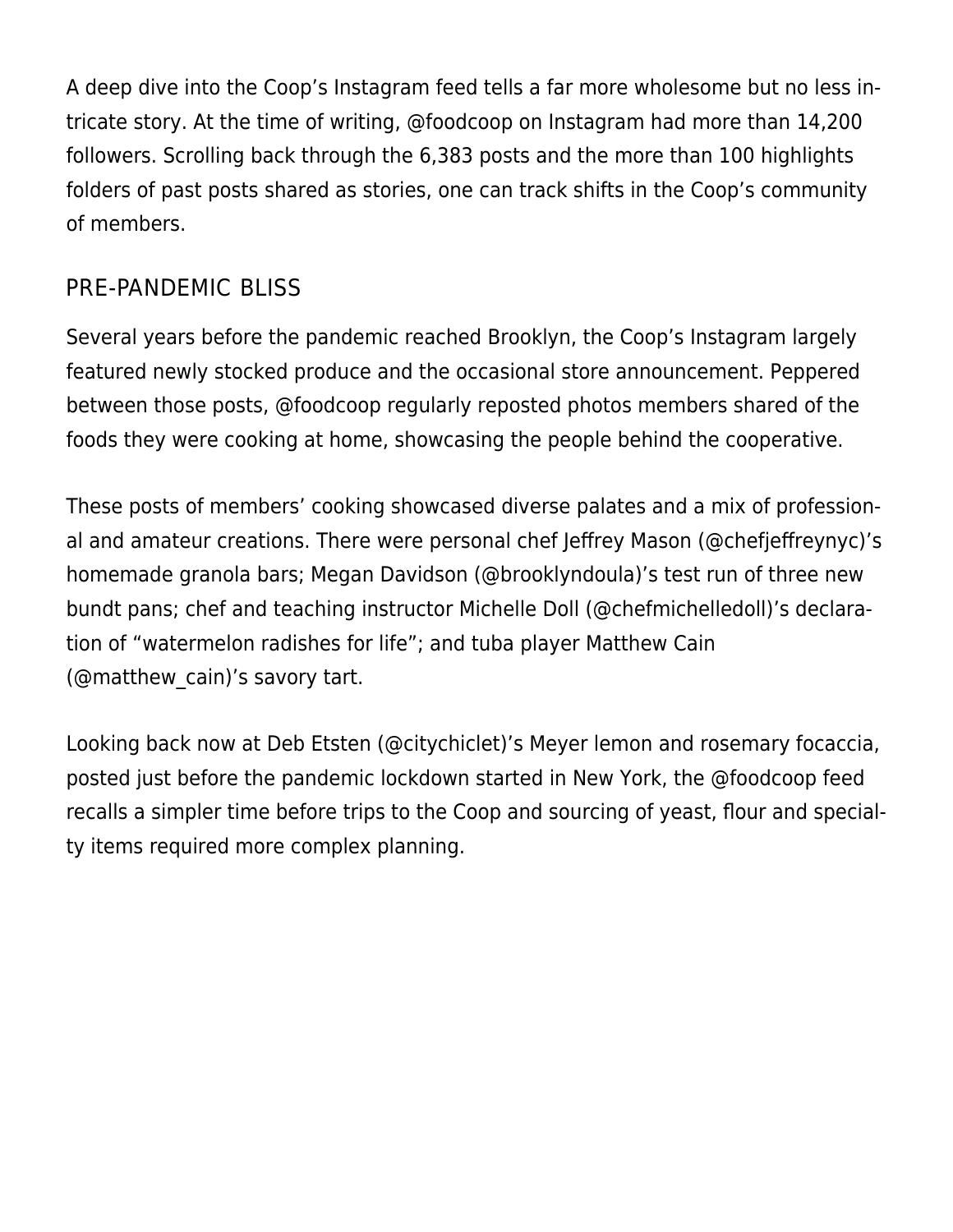

Shortcut spring risotto

# INCREASED ENGAGEMENT

After March of 2020, the Coop's Instagram posts garnered more comments. For example, [Dough Ashford \(@deashford\)'s post](https://www.instagram.com/p/B8_16MbhIJg/) celebrating his last Coop shift pre-retirement received 273 likes and only one comment on February 25, 2020. Whereas a typical post on April 7, 2020, which featured a [selfie of Autumn L. \(@autumng0tstamina\)](https://www.instagram.com/p/B-re36JjXHh/) in line to get into the Coop, received 61 comments as members pooled intel on line lengths ("Ok in line at 2:45. Abt five down from 7th ave on President. Will update when I get to door."); safety regulations ("anyone knows if my toddler needs to wear a mask? She will probably not keep it on…"); and messages of gratitude ("thank you food coop workers!!!").

The same period saw a shift in members' whereabouts. While Instagram continued to provide a space to peer into one another's kitchens, several of the home cooks most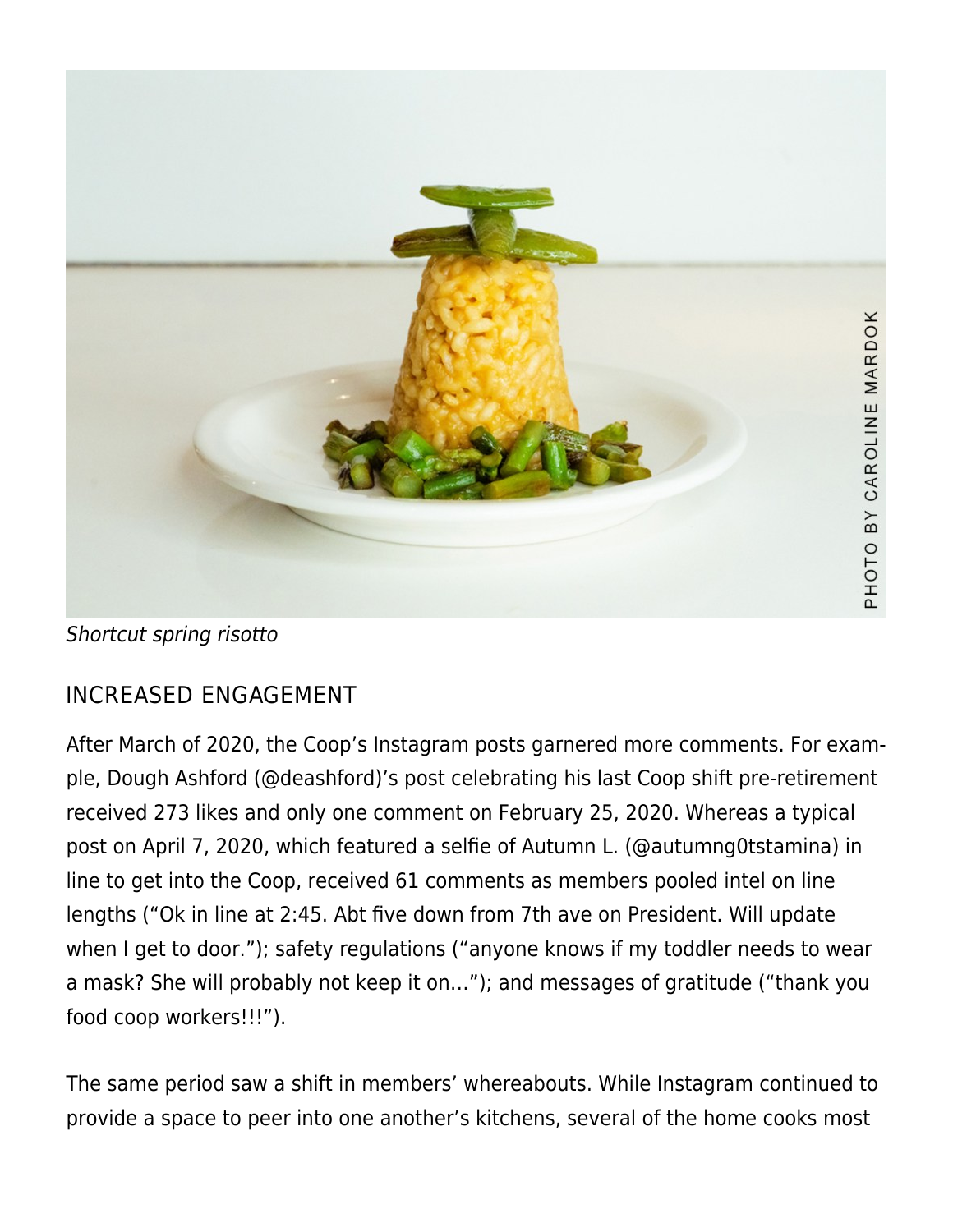reposted by @foodcoop left the city. The anonymous chef behind [@clintonhilltestk](https://www.instagram.com/clintonhilltestkitchen/?hl=en)[itchen](https://www.instagram.com/clintonhilltestkitchen/?hl=en) put their membership on pause. Nutritionist Sydney Greene [\(@greenehealth\)](https://www.instagram.com/greenehealth/?hl=en) moved to Colorado. Food blogger Smita [\(@hakunasmitata\)](https://www.instagram.com/hakunasmitata/?hl=en) left Brooklyn. And Kaori Goto and her family moved to her home country of Japan ([@kaori\\_brooklyn\)](https://www.instagram.com/kaori_brooklyn/?hl=en).

Kaori and Smita share that they both miss the Coop and enjoy the vicarious glimpse into produce and organic offerings they get by staying connected through Instagram. Both were generous enough to share spring recipes, and we included one further down in this article.

# TIPS FOR HOME FOOD PHOTOGRAPHERS

The account's contents are currently monitored, shared and maintained by a lone Coop member. Other Coop staff have limited involvement.

"SHOOTING IN NATURAL LIGHT IS A MUST FOR ME—I'M SOMEONE WITHOUT A LOT OF FANCY LIGHTING EQUIPMENT."

FOOD WRITER CATHEY ERWAY

When contacted for comment (via Instagram direct message), the staff member who manages the Coop's Instagram account seemed to prefer remaining anonymous.

The Coop's Instagram manager did, however, offer tips for members posting photos of what they make with Coop-sourced ingredients:

**Tag @foodcoop.** We love to share your grocery cart, your refrigerator contents, your shift, and occasionally your dinner.

**Avoid kids.** We don't want to share other people's children, no matter how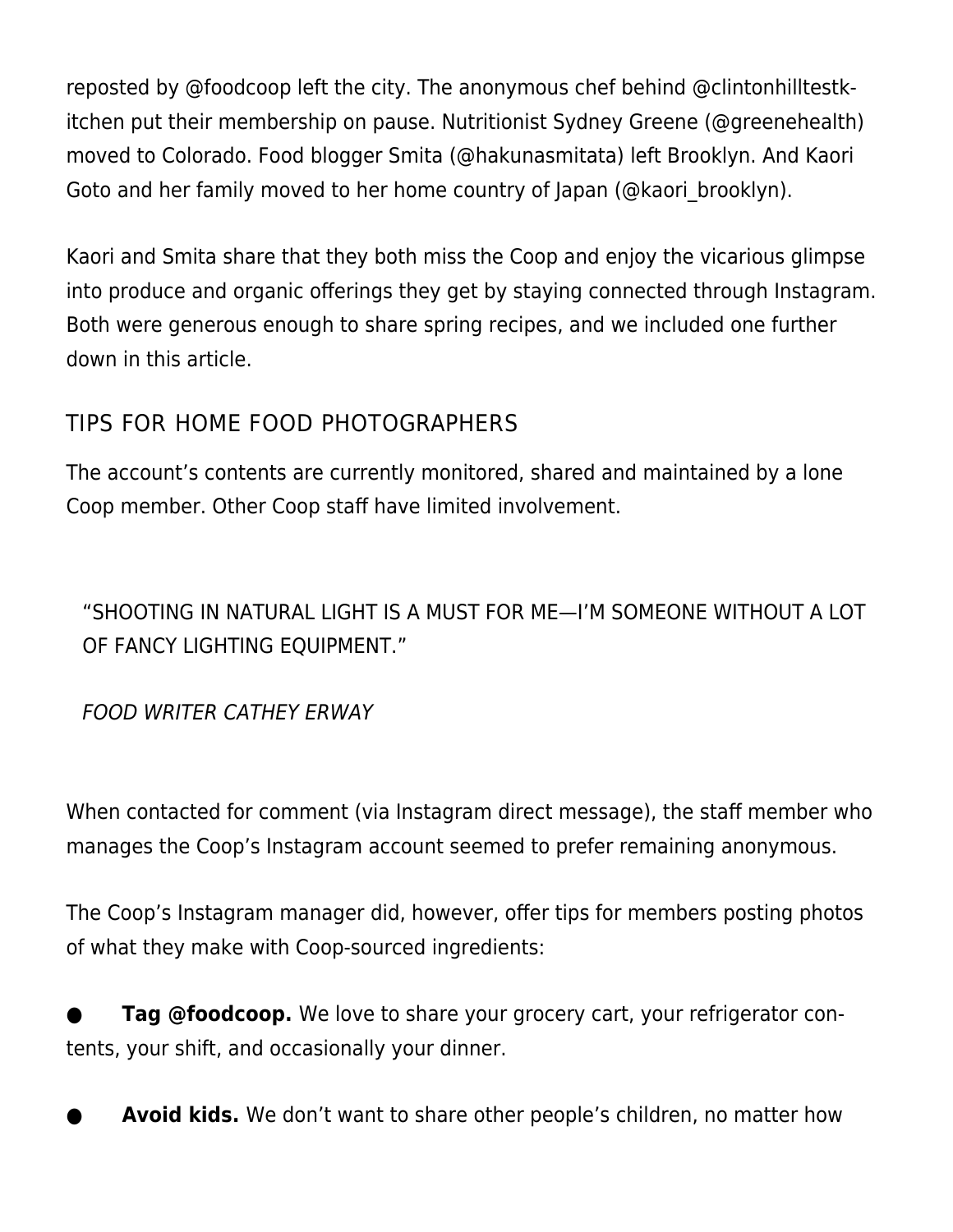cute they are, unless the guardian has agreed (we try not to share any pix taken without the subject's explicit consent.)

**No self promotion.** Sometimes people try to publicize themselves through the Coop, like their fitness or nutrition business, or a cause the Coop is not explicitly signed up for. We can't do that. There's no way to do it equitably for all members, so we avoid this sort of repost altogether—unless it's directly related to the store or a cooperative endeavor that we're officially connected to, e.g., a food drive or another Coop we're helping out. Otherwise, we're not reposting it.

**Set to public.** Your post has to be set to public for us to share it. We've had people tag us and not realize their account and posts are private, and so unshareable. So, tag us if it's a Coop thing, and make sure your post is shareable!

**Focus.** We usually don't re-gram blurry pictures, and we tend to re- gram fewer videos than still pictures, and almost no boomerangs.

When reached by email for additional guidance, cookbook author and food writer Cathey Erway [\(@cathyerway](https://www.instagram.com/cathyerway/?hl=en)) offered this advice:

"Shooting in natural light is a must for me—I'm someone without a lot of fancy lighting equipment. I like shooting backlit images of food, preferably in the morning when the sun is lighter."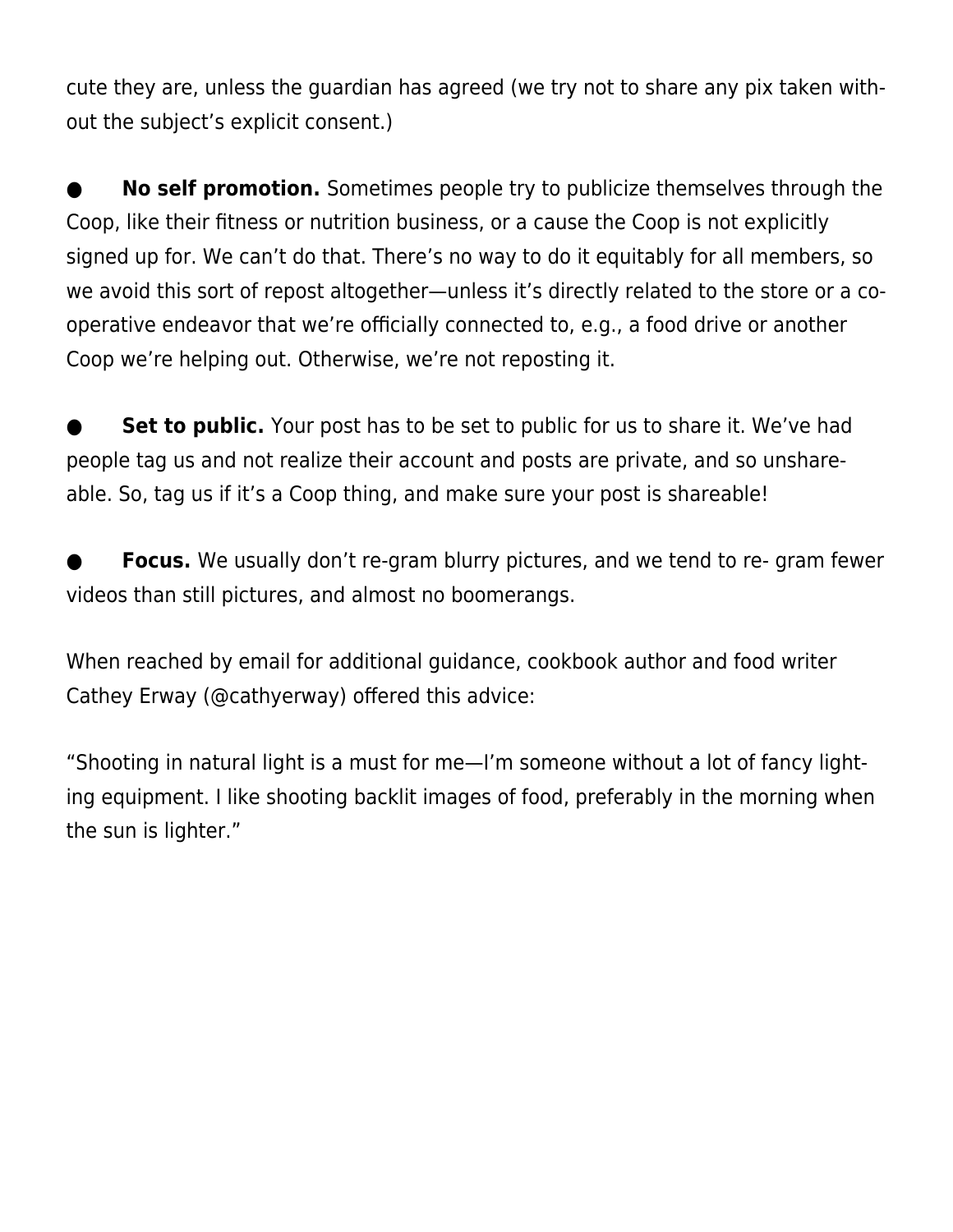

Kaori's Chirashi-zushi

# TWO SPRING RECIPES

## **Recipe 1: Shortcut Spring Risotto** ([full recipe](https://acuriouscook.com/recipes/spring-vegetable-risotto))

## **Recipe 2: Kaori's Chirashi-zushi** (full recipe printed below)

#### 3 – 4 servings

This is a popular rice dish for Hinamatsuri or Girls' Day Celebration (March 3) in Japan. It's also commonly made for gatherings and picnics and eaten throughout the year.

Ingredients:

Sushi Rice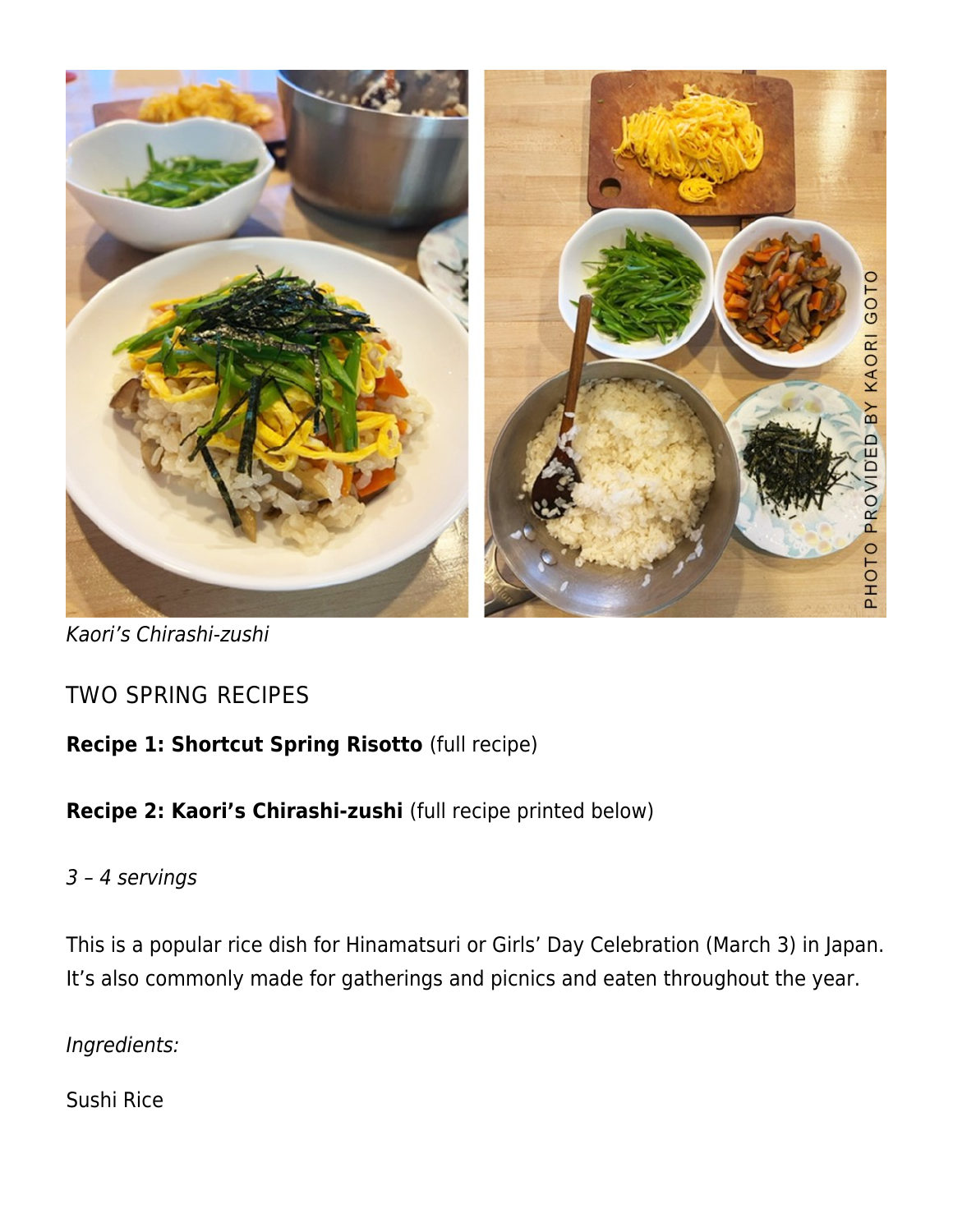• 1.5 cups sushi rice (uncooked)<br>• 3.5 cups sushi vinegar (5 Tbs vinegar, 2 Tbs sugar, 2 tsp salt)<br>• (Optional) 2 – 4 tsp roasted white sesame seeds

Vegetables to mix in the rice:

- 3/4 cup shiitake mushrooms, thinly sliced<br>3/4 cup chopped carrooms, thinly sliced<br>3/4 cup chopped burdock root<br>2.5 Tbs sugar<br>1 Tbs sugar 1 Suce
- 
- 
- 

Toppings:

- 
- 1 cup snow peas, loosely packed<br>• (optional) 2 eggs + a pinch of salt<br>• 1 sheet of nori, cut thinly with scissors or ripped in small pieces

**Steps** 

1) Cook the vegetables with the seasonings and water until soft and flavorful. Let cool, drain the excess seasoning broth, and set aside.

2) Cook the sushi rice. (If you are cooking rice in a pot, soak the grains for 30 minutes or more and drain once. Cook with exactly the same volume of water, e.g., 1 cup of rice  $+1$  cup of water, at medium low heat with the lid on. Once it starts boiling, turn the heat to low, let it cook for another 2-3 minutes, turn it off and let the residual heat cook the rice thoroughly for 10-15 minutes.)

3) Blanch the snow peas in lightly salted water and cut them thinly.

4) Beat the eggs with a pinch of salt and make a few thin egg "crepes." Slice them thinly like spaghetti.

(If you roll up the "crepes" together, it's easy to slice them.)

5) Sprinkle the sushi vinegar on the warm cooked rice and sesame seeds. Mix thoroughly but lightly. Once well mixed, mix in the cooked vegetables.